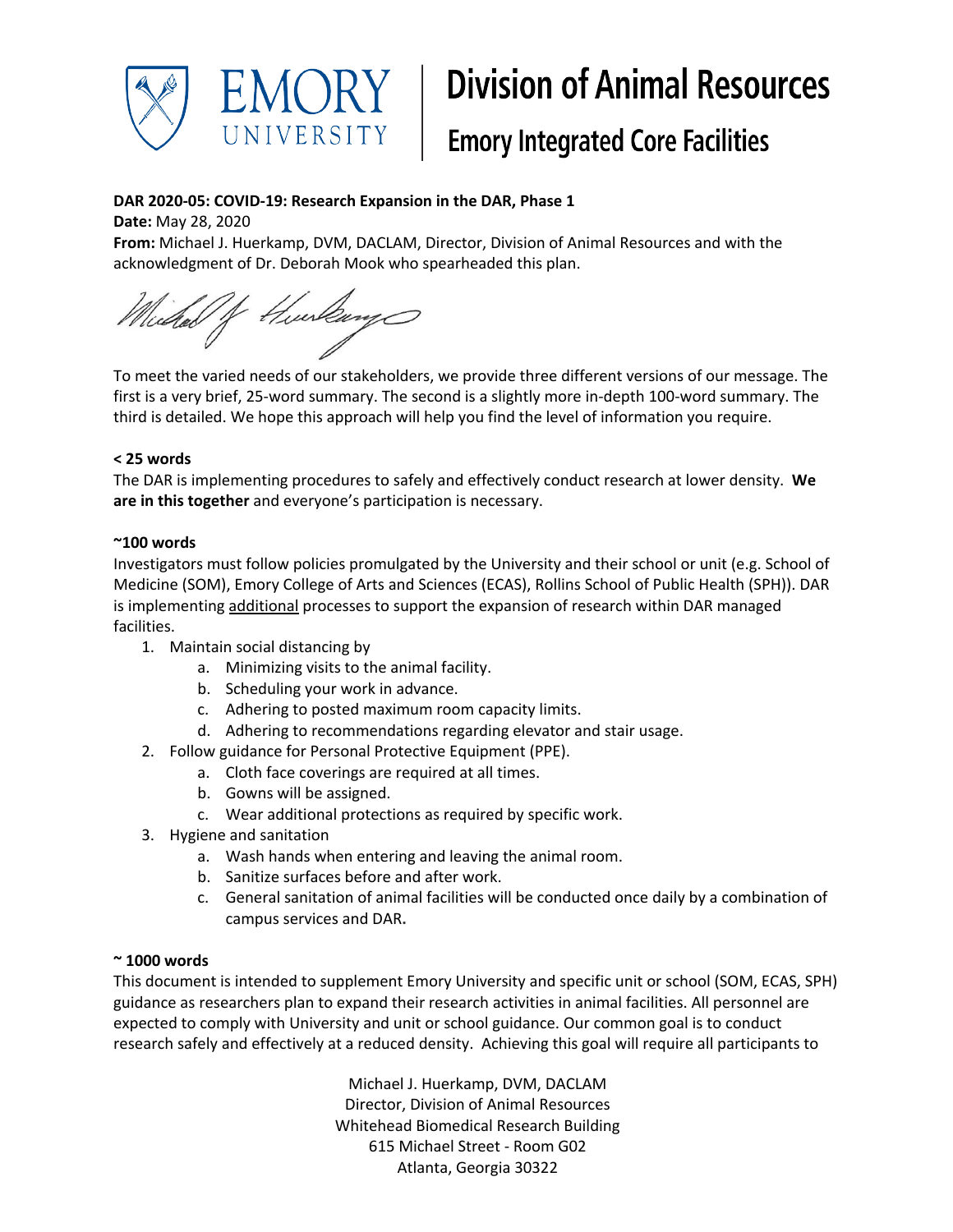embrace practices that prevent transmission of virus. In addition, the implementation of new procedures also must consider the availability of critical supplies. **We are in this together and everyone's participation is necessary.** Within the DAR, the following practices have been put in place or altered in consideration of five pillars of mitigation strategy: distancing, hygiene, screening, PPE, and culture.

- 1. Social distancing
	- a. Maximum occupancy of animal rooms
		- i. Animal housing and procedure rooms are limited in capacity by square footage and social distancing requirements.
			- 1. One or two persons may be in the room at a time for extended periods. Room capacity will be specified by signage.
			- 2. One additional person may enter the room transiently (for <5 min). People who enter the room transiently should announce themselves and give the individuals in the room time to move if they are in the area that needs to be accessed.
		- ii. All personnel are always expected to maintain social distancing guidelines of 6 feet.
	- b. Close quarters work
		- i. When two people must work within 6 feet of each other (e.g. training or a large animal surgery)
		- ii. Allowed only for a single activity when necessary and for a limited period of time
		- iii. Must adhere to PPE requirements (see PPE section)
	- c. Scheduling work
		- i. To minimize personnel traffic in the animal facility, schedule work in advance in the DAR Calendar in Office 365. A description of the process to schedule a room is on the DAR website (http://www.dar.emory.edu/pi/index.php) and will also be provided at the time of training.
		- ii. Rooms with 1-person maximum capacity will require both Animal Care and researchers to schedule their time.
		- iii. For rooms with 2-person maximum capacity, the scheduling system will be reserved for research staff. Animal Care should be able to accomplish most of their work using mobile stations and allow researchers to use the biosafety cabinet. This may require animal care and research staff working simultaneously inside the same room.
		- iv. Time limits will not be imposed unless they become necessary. Everyone is expected to book the minimum time needed and to be respectful of other user's needs.
		- v. If rooms have a previously established mechanism for scheduling, that will remain in place.
		- vi. Scheduling support from DAR is based on DAR staff capacity, and can be done using established workflows.
	- d. Elevators and stairs
		- i. Follow posted guidance on numbers of passengers in elevator.
		- ii. Taking the stairs or non-animal elevators is encouraged when not moving animals.
		- iii. Facility supervisors can help direct to the appropriate elevator.
- 1. Hygiene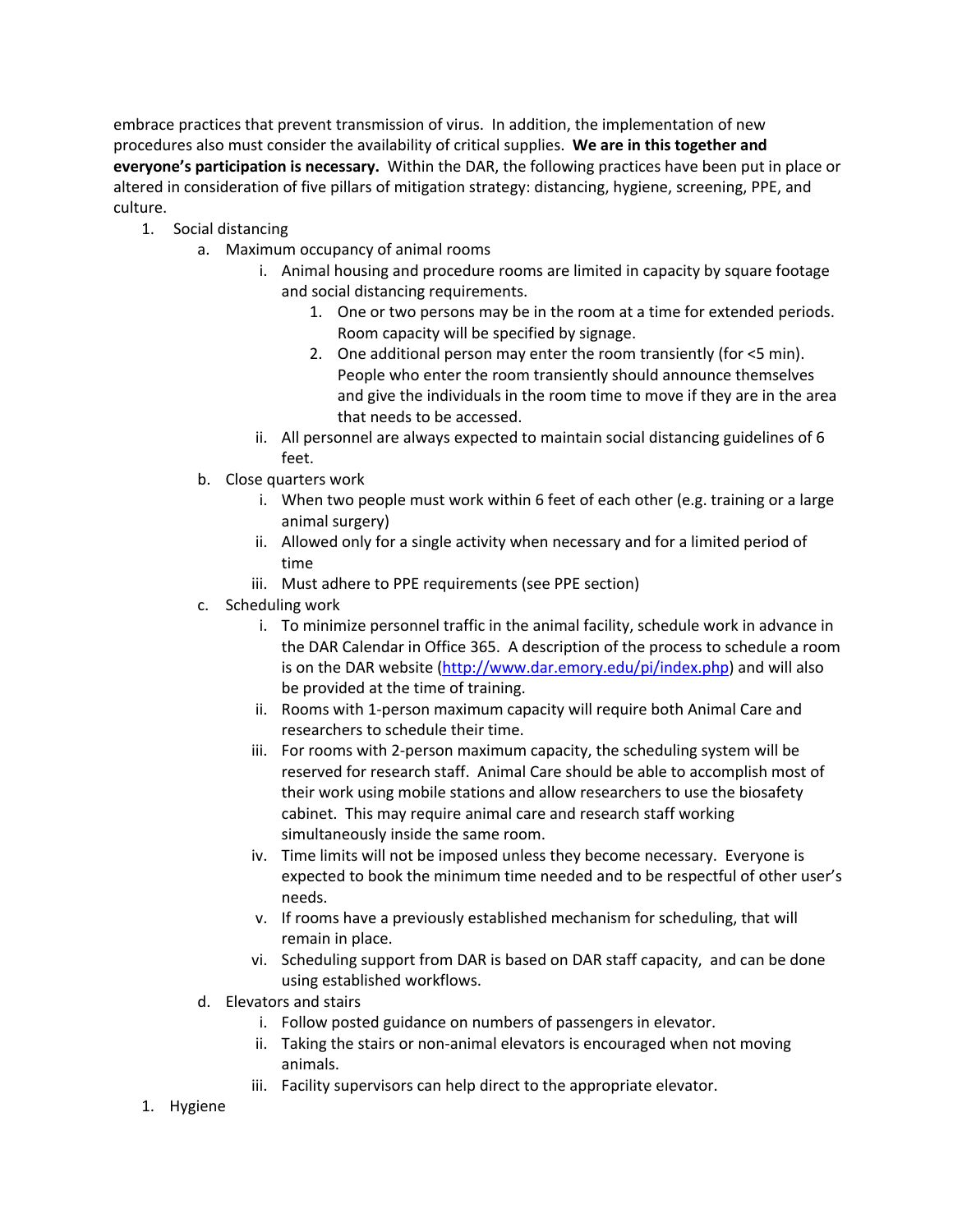- a. Wash your hands upon entering and when leaving an animal room.
- b. Sanitize all work surfaces before and after work with disinfectant spray provided by the DAR.
- c. Sanitize all common use spaces you have touched prior to departing.
- d. A general sanitation of the facility will be done once daily by a combination of campus services and DAR.
- 2. Personal Protective Equipment (PPE)
	- a. Face coverings
		- i. A cloth face covering is required at all times when not using one of the masks discussed below. This is to be provided by the individual and may include cloth face coverings previously distributed by the university.
		- ii. Surgical mask
			- 1. Required when working in close quarters (two or more persons within 6 feet of each other).
			- 2. Required when performing surgery, large animal and rodent.
			- 3. Required when working at ABSL2 levels.
			- 4. Required for the HSRB animal facility at all times.
		- iii. N95 masks
			- 1. Required for biohazard work as directed by the Environmental Health and Safety Office (EHSO) based on risk assessment.
			- 2. Required as directed on an as needed basis by Occupational Injury Management (OIM).
	- b. Eye protection is required when working in close quarters. The following can be used:
		- i. Safety glasses with side shields.
		- ii. Face shields. These will be provided by the DAR.
	- c. Gowns
		- i. The DAR will provide dedicated cloth gowns for use in animal rooms. These will be laundered regularly and fresh ones distributed. The practice of wearing lab coats in animal rooms was temporary and should be discontinued.
		- ii. Gowns must be worn when handling animals or working in an animal room but need not be worn if transiently entering a room.
		- iii. Dedicated hooks will be inside animal rooms on which to hang gowns. These can be labeled with your name.
	- d. Gloves must be worn when handling animals or working in the room. These will be provided by the DAR as has previously been the case.
	- e. For general rodent housing rooms, PPE should be donned and doffed in the room. Some exceptions exist and are explained on site.
	- f. PPE provided by the DAR is to be used within the DAR.
	- g. PPE from DAR should not be moved to labs outside of DAR.
- 3. Screening and contact tracing will be done by the University. See Covid-19 updates on Emory's home page for further information (https://www.emory.edu/coronavirus/).
- 4. Culture
	- a. Our joint goal: to keep both ourselves and others safe while effectively conducting research.
	- b. Accomplishing this goal will require
		- i. Attention to detail
		- ii. A willingness to participate fully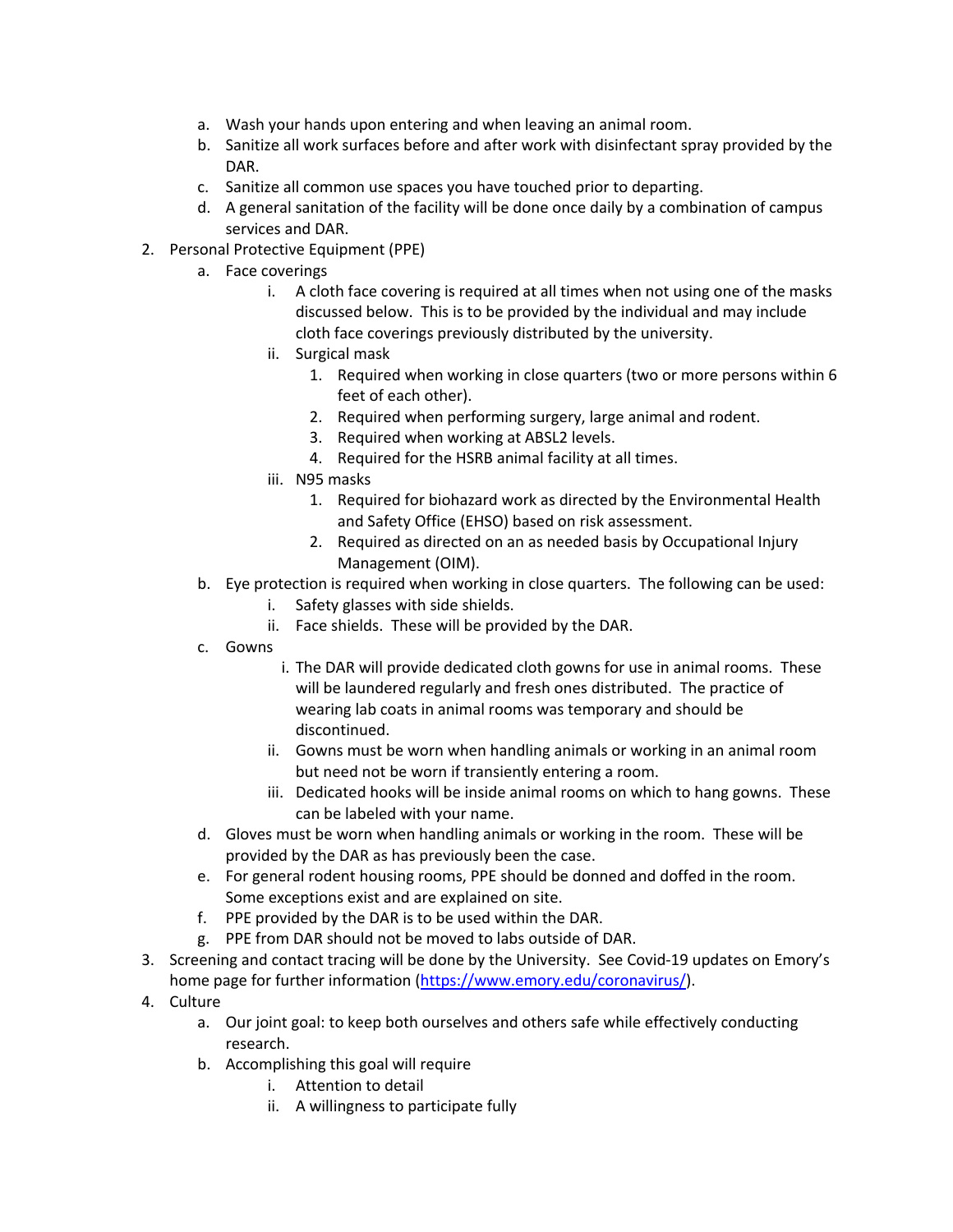- iii. A willingness to gently correct others (kind coaching)
- iv. A willingness to be corrected
- 5. Changes or adjustments may need to be made based on new information or changing circumstances. Be alert to the potential for changes. These will be communicated in many ways, including email, whiteboards and the DAR TV.

#### **Gaining access to the DAR facilities**

- 1. Obtain approval to return to campus from your school/college/unit. This step will require training from EHSO in addition to the DAR-specific training outlines below. EHSO's training is entitled "EHSO – Returning to Laboratory Research at Lower Density", and can be found in BioRaft. EHSO's checklist for return to research at lower density, with link to training, can be found here: http://www.ehso.emory.edu/documents/Return-to-Laboratory-Research-At-Lower-Density-Checklist.pdf.
- 2. For the beginning of Stage 1, only personnel previously trained and credentialed by the DAR will be afforded access to the animal facilities.
	- a. DAR-specific training will be required to learn the new processes and procedures that have been implemented. See below for instructions on registering. This training will initially be done via Zoom and will assist with details on room scheduling, management of PPE and sanitation.
	- b. Zoom Q&A sessions will also be provided.
	- c. For those currently with access, training must be completed one week after the official ramp-up date.
	- d. For those currently without access, training must be completed prior to securing access.
	- e. Personnel must provide assurance they will comply with all University, SOM and DAR policies.
- 3. Notification of training completion will automatically upload to the DAR security team. Provided authorization from your school has been received, access to the facilities will be granted and your name will be forwarded to LITS to be added to the Office 365 scheduling system.
- 4. Schedule your work in Office 365.
- 5. Labs are encouraged to
	- a. Be realistic: initial capacity will not be 100%.
	- b. Be flexible: take advantage of off-peak times such as evenings and weekends.
	- c. Be efficient: streamline work to minimize entrances to animal facility.
	- d. Keep resilience strategies in mind to minimize potential setbacks in the event of revisions to the calendar or processes.

#### **DAR-specific Covid19 training MUST be completed in order to access DAR facilities. To enroll in the DAR Covid19 Access Training course:**

- 1. Log in to peoplesoft and click the "Emory Learning Management" tile. https://hrprod.emory.edu/psp/hrprod/?cmd=login&languageCd=ENG&
- 2. Log in to ELMS.
- 3. Click the "Find Learning" tile.
- 4. Enter 265600 in the search bar.
- 5. Click enroll on a course on the desired date/time. For more details on time, click the course code or the start date.
- 6. The class enrollment will close at 5 p.m. the day before the class. You will be emailed the zoom information prior to the course.